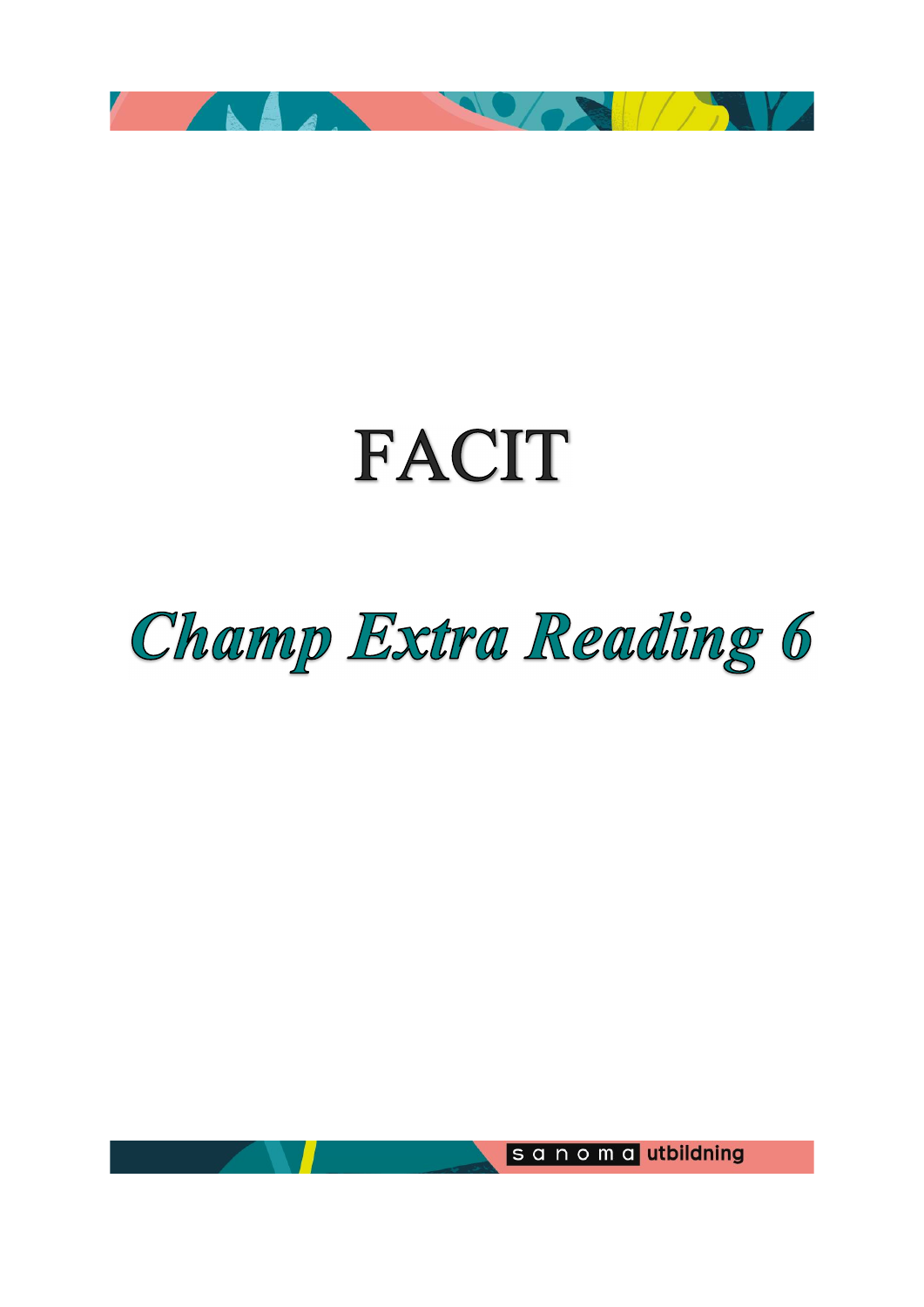Observera att det kan förekomma fler språkligt korrekta svar än de som är angivna i facit. Det är en bedömning som varje lärare måste göra.

# Titanic

#### CHECK YOU READING COMPREHENSION

- 1. The story is taking place during the night. /It's night time.
- 2. The boy left his home to begin/start a new life.
- 3. He was going to America/the USA.
- 4. His brother had sent him money.
- 5. The ship hit an iceberg.
- 6. The ship was big and unsinkable.
- 7. He had a bad feeling something was wrong.
- 8. People were talking/laughing/making jokes. Hardly anyone was wearing a

 lifejacket. Some boys were playing football with a piece of ice.

- 9. The orchestra moved out on deck to keep people calm.
- 10. When the crew started swinging life boats over the side of the ship.
- 11. He knew he wouldn't get in any of the life boats.
- 12. A life boat picked him up.
- 13. At four o'clock in the morning/4 am.
- 14. He was safe and was not going to die.

#### CHALLENGE YOURSELF

| 1. twelve  | 3. twenty | 5. New York  | 7. Carpathia |
|------------|-----------|--------------|--------------|
| 2. iceberg | 4. April  | 6. ice cream |              |

# The Underground

#### CHECK YOU READING COMPREHENSION

| 1 <sub>c</sub> | 3.b  | 5. a | <b>7.</b> b | <b>9.</b> a |
|----------------|------|------|-------------|-------------|
| 2.c            | 4. c | 6.b  | <b>8.</b> a | 10. a       |

#### IMPROVE YOUR VOCABULARY

| 1. behavior | 5. flavor        | 9. license   | 13. theater  |
|-------------|------------------|--------------|--------------|
| 2. center   | <b>6.</b> harbor | 10. neighbor | 14. traveler |
| 3. color    | 7. kilometer     | 11. program  | $15.$ tire   |
| 4. dialog   | 8. labor         | 12. pajamas  |              |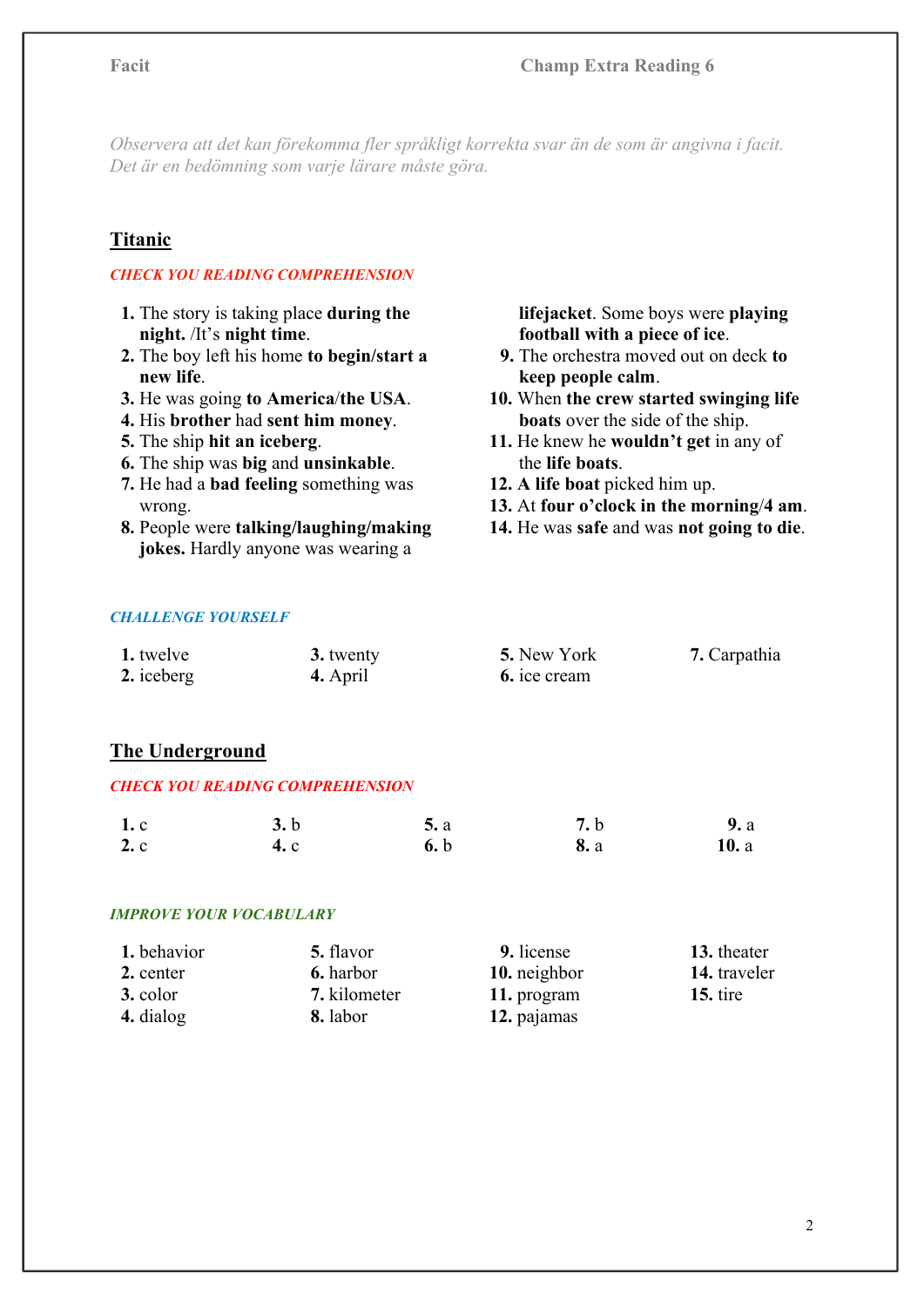# Fun Facts About The Statue of Liberty

# CHECK YOU READING COMPREHENSION

- 1. It's called The Statue of Liberty/ Lady Liberty.
- 2. On Liberty Island/In the NY harbour.
- 3. She represents freedom and democracy.
- 4. A Frenchman called Edouard de Laboulaye.
- 5. It was a gift of friendship.

# Hurricanes

# CHECK YOU READING COMPREHENSION

- 1. There is no difference. / They only have different names.
- 2. An intense storm with powerful winds and heavy rain.
- 3. They can be found in the Atlantic Ocean, the Caribbean Sea, the Gulf of Mexico, the Eastern Pacific Ocean and countries nearby.
- 4. From the middle of August to late October.
- 5. It starts in the middle of May/in May/ two weeks earlier than the Atlantic hurricane season.
- 6. The birthday is on 28 October.
- 7. It's made of copper and iron.
- 8. It's green due to oxidation.
- 9. The statue is 46 meters tall and weighs 225 tons.
- 10. There are 546 steps.
- 11. The torch is covered in gold.
- 12. 4 million people visit the statue every year.

- 6. Warm moist air rises into the air and form thunderstorms. If the conditions are right, the thunderstorms start to spin together forming a hurricane.
- 7. It measures wind speed and property damage.
- 8. On 28 August 2005.

 $9.$ 

 10. Because of the massive destruction she left behind.

# IMPROVE YOUR VOCABULARY

| <u>Verb</u> | <b>Noun</b>          |
|-------------|----------------------|
| affect      | damage               |
| classify    | hurricane            |
| decrease    | mandatory evacuation |
| expose      | mess                 |
| occur       | scientific name      |

#### Adjective annual

moist massive numerous violent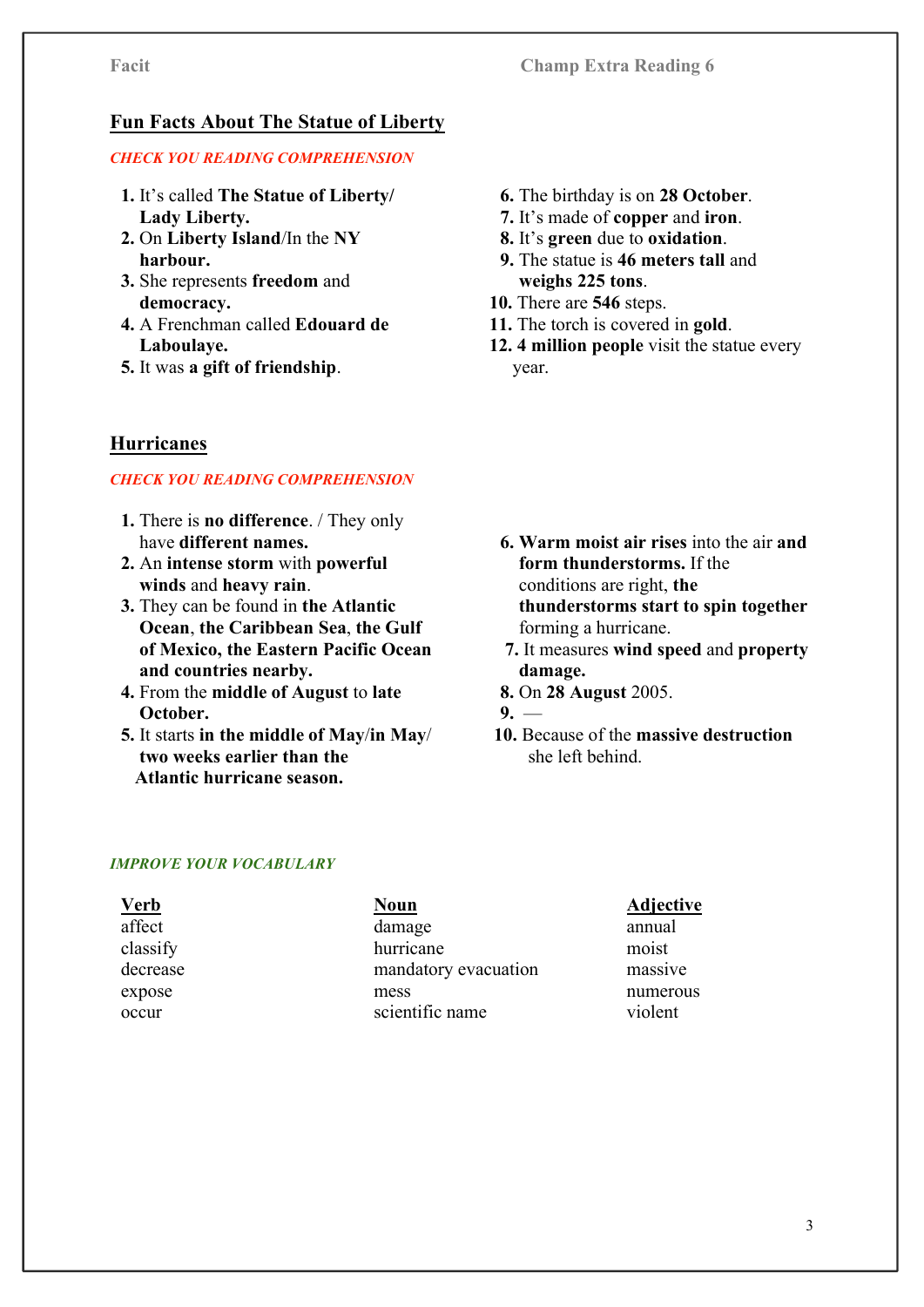# The 911 Call

#### CHECK YOU READING COMPREHENSION

- 1. To the rescuer's wife.
- 2. Her husband pulled an unconscious teenager out of the water.
- 3. He's not breathing.
- 4. A wave picked him up and a rip current swept him seaward/out to sea.
- 5. She doesn't know how to do it.
- 6. That they should start giving the victim/boy chest compressions.
- 7. She is afraid/scared/worried and she needs help.
- 8. The water in the pool is calm/ has no waves or currents.

#### IMPROVE YOUR VOCABULARY

| 1. county      | 6. notify      |
|----------------|----------------|
| 2. emergency   | 7. life guard  |
| 3. unconscious | 8. resuscitate |
| 4. rip current | 9. gently      |
| 5. seaward     | $10.$ tilt     |

- 9. He could have stayed calm/called and waved for assistance. / He could have swum parallel to the shore and floated and treaded water until the current had weakened.
- 10. He could have asked for professional help. / He could have shouted directions to the boy on how to escape the current. / He could have thrown something that floated to the victim.

- 11. paramedics 12. shortly 13. assist 14. powerful 15. fatal
- 16. forecast 17. professional 18. shout

# An Interview With Rawi

#### CHECK YOU READING COMPREHENSION

- 1. Because of poverty/they are poor.
- 2. His father died and as the oldest son he had to support the family financially.
- 3. He leaves at half past six/6.30.
- 4. He makes shoes/works in a local shoe factory.

#### makes a month. 7. Because of long hours and low

5. To get his siblings ready for bed. 6. It depends on how many shoes he

- wages.
- 8.  $9. -$
- $10. -$

#### IMPROVE YOUR VOCABULARY

| $1.$ shift | 5. violent      |
|------------|-----------------|
| 2. chore   | 6 down. force   |
| 3. factory | 6 across. fetch |
| 4. nagging | 7. child labour |

- 8. expense 9. inappropriate 10. poverty 11. well
- 12. sibling 13. abuse
- 4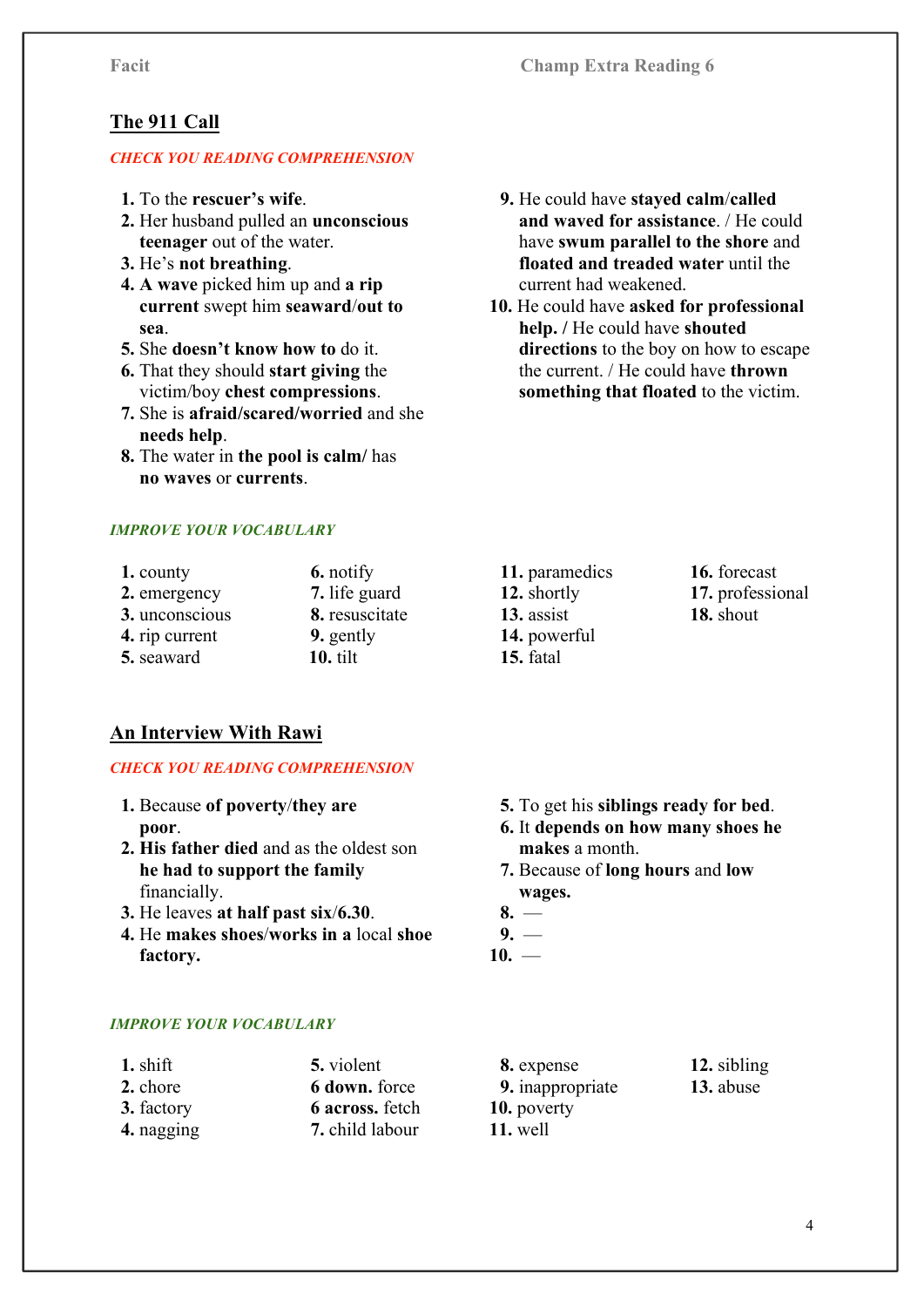# The Weirdest Jobs in the World

#### CHECK YOU READING COMPREHENSION

| 1. false | 3. false | 5. false | 7. true | 9. true   |
|----------|----------|----------|---------|-----------|
| 2. true  | 4. true  | 6. false | 8. true | 10. false |

### Urban Legends

#### CHECK YOU READING COMPREHENSION

| <b>1.</b> a | 3.b         | 5c             | <b>7.</b> c | 9.b             | 11.c |
|-------------|-------------|----------------|-------------|-----------------|------|
| 2. a        | <b>4.</b> b | $\mathbf{6.}a$ | <b>8.</b> a | 10 <sub>c</sub> | 12.b |

#### IMPROVE YOUR VOCABULARY

| 1. acquaintance  | 5. countryside    | $9.$ plot        |
|------------------|-------------------|------------------|
| 2. carjacking    | 6. dough          | $10.$ prank      |
| 3. circumstances | 7. emergency room | 11. predicament  |
| 4. conclusion    | 8. object         | 12. urban legend |

# Plogging

#### CHECK YOU READING COMPREHENSION

#### 1. In the evening.

- 2. They practice/play soccer/football.
- 3. They are called Clearwater Chargers (U13 boys).
- 4. They are going plogging.
- 5. It contains gloves and bags.

6. Plocka upp (pick up) and jogging.

- 7a. Eric visited the beach with his family and saw a lot of trash in the sand by the sea shore.
- 7b. Because it/the trash is a threat to the marine life in the area.
- 8. The team gets exercise and fresh air and the beach gets cleaned up.
- 9. The participants are running, squatting, lunging, lifting and weighting/using most parts of their bodies.
- 10. All the bags of trash show how much trash people actually leave in nature and prove there is a waste problem.
- 11. They are doing something good for the environment.
- $12. =$

#### IMPROVE YOUR VOCABULARY

#### A.

- 1. net + etiquette
- 2. hungry + angry
- 3. jeans  $+$  shorts
- 4. romantic  $+$  comedy
- 5. giant + enormous
- 6. stay  $+$  vacation
- 7. smoke  $+$  fog
- 8. lion  $+$  tiger

9. friend  $+$  enemy 10. breakfast  $+$  lunch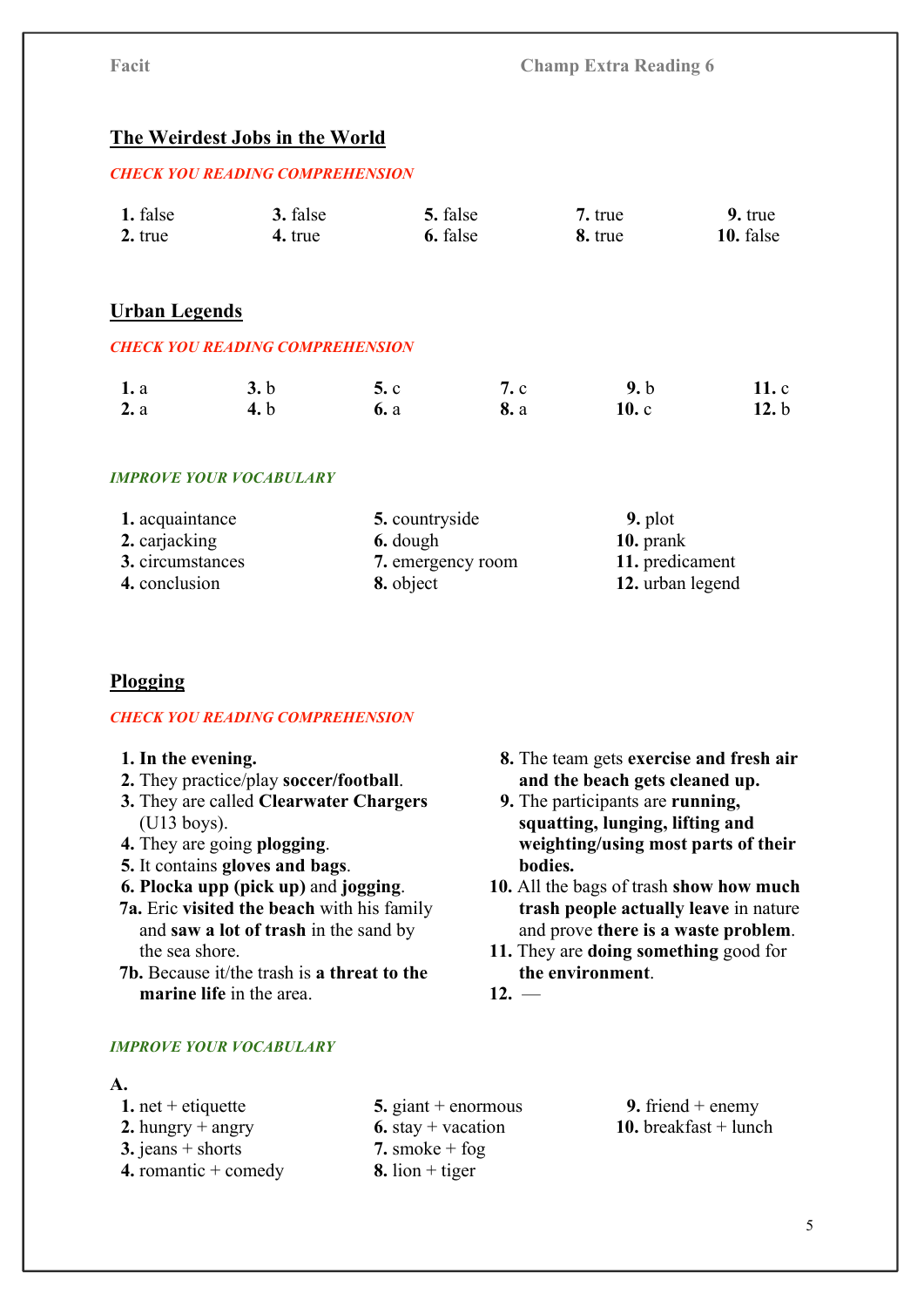## B.

| 1. romcom           |   |
|---------------------|---|
| 2. hangry           | 5 |
| $2 - 4 - 5 - 4 - 4$ |   |

- 3. staycation
- . jorts
- 5. ginormous
	- 6. smog
- 7. netiquette

### 10. brunch

- 8. liger
- 9. frenemy

# Juliane – The Jungle Girl

## CHECK YOU READING COMPREHENSION

- 1. It's 24 December.
- 2. Juliane´s father work in the Amazon rainforest. / They live in different places.
- 3. Heavy, black clouds, pouring rain and lightning.
- 4. The motor was struck/hit by lightning.
- 5. She had a broken collarbone, a raptured ligament in her knee, a bruised eye and some deep cuts on her arms and legs.
- 6. She had lived in the jungle for 18 months.
- 7. Test the ground/make some noise/follow the water/don't eat bright and colourful fruit.
- 8. She was weak, starved and heavily sunburnt. Maggots had started to infest a wound on her arm.
- 9. 91 people died.
- $10. -$

#### IMPROVE YOUR VOCABULARY

| 1. h | 4. d | 7. n | 10.c  | 13. m   |
|------|------|------|-------|---------|
| 2.b  | 5.e  | 8. l | 11. a | 14. $f$ |
| 3. k | 6.1  | 9.0  | 12. g | 15. $j$ |

# Black Friday

#### CHECK YOU READING COMPREHENSION

| 1. security guard | <b>6.</b> old lady | $11.$ boy          |
|-------------------|--------------------|--------------------|
| 2. old lady       | 7. young couple    | 12. young couple   |
| 3. young couple   | 8. young girl      | 13. security guard |
| $4.$ man          | 9. mother          | <b>14.</b> man     |
| 5. mother         | 10. old lady       | 15. young girl     |

#### IMPROVE YOUR VOCABULARY

| $1.$ shift | 4. assaulted                 | 7. stock |
|------------|------------------------------|----------|
| 2. custody | 5. charged, theft            | 8. items |
| 3. attempt | <b>6.</b> retailer, discount |          |